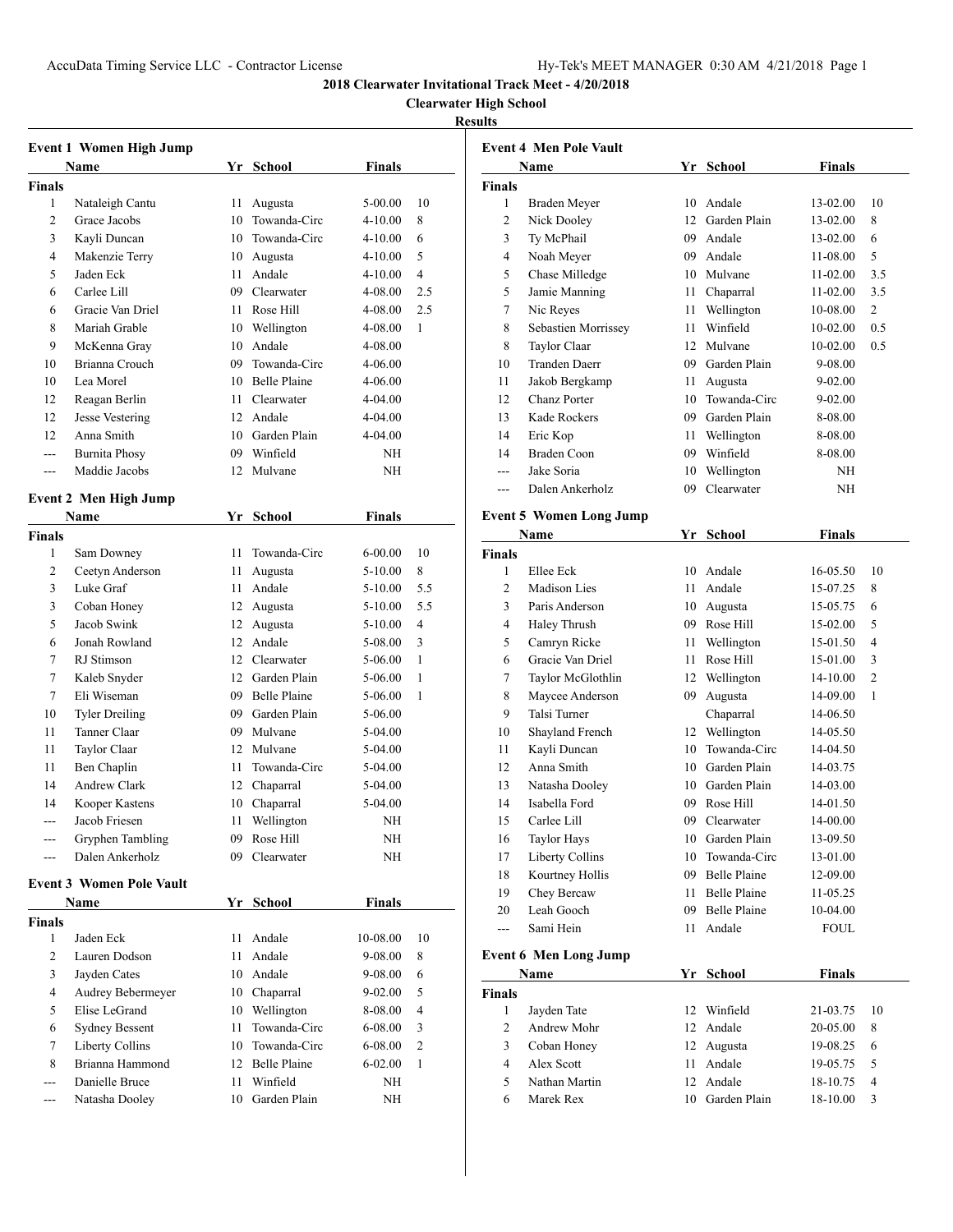**Clearwater High School**

|               | Finals  (Event 6 Men Long Jump)          |    |                     |               |                |
|---------------|------------------------------------------|----|---------------------|---------------|----------------|
|               | <b>Name</b>                              |    | Yr School           | <b>Finals</b> |                |
| 7             | Arden Rex                                | 09 | Garden Plain        | 18-08.50      | $\overline{c}$ |
| 8             | Solomon Bowen                            |    | 10 Towanda-Circ     | 18-08.50      | 1              |
| 9             | Clint Morgan                             |    | 10 Belle Plaine     | 18-07.50      |                |
| 10            | Jake Miller                              | 11 | Towanda-Circ        | 18-06.50      |                |
| 11            | Tanner Claar                             |    | 09 Mulvane          | 18-05.25      |                |
| 12            | <b>Quinton Pfaff</b>                     | 11 | Chaparral           | 18-03.50      |                |
| 13            | Tayshawn Washington                      |    | 10 Wellington       | 18-03.00      |                |
| 14            | Jared Becker                             | 12 | Garden Plain        | 18-01.25      |                |
| 15            | Garrett Oakleaf                          |    | 12 Clearwater       | 17-10.50      |                |
| 15            | Mason Lane                               |    | 10 Rose Hill        | 17-10.50      |                |
| 17            | RJ Stimson                               |    | 12 Clearwater       | 17-10.00      |                |
| 18            | Nathan Cassube                           |    | 09 Mulvane          | 17-06.75      |                |
| 19            | <b>Travis Jones</b>                      | 11 | Rose Hill           | 17-06.00      |                |
| 20            | Hayden Cannon                            |    | 10 Towanda-Circ     | 17-03.50      |                |
| 20            | Caleb Reichenberger                      | 11 | Wellington          | 17-03.50      |                |
| 22            | Justin Clausing                          | 10 | Augusta             | 17-01.75      |                |
| 23            | Kooper Kastens                           | 10 | Chaparral           | 17-00.00      |                |
| 24            | AJ Taylor                                | 10 | Rose Hill           | 16-04.00      |                |
| 25            | <b>Grant Martin</b>                      |    | 12 Clearwater       | 15-09.50      |                |
| 26            | Taylor Claar                             |    | 12 Mulvane          | 15-01.00      |                |
| 27            | Lawson Aguilar                           |    | 09 Chaparral        | 15-00.00      |                |
| 28            | Bryden Young                             |    | 09 Belle Plaine     | 14-05.75      |                |
| 29            | Jacob Ewing                              | 11 | Wellington          | 14-04.50      |                |
|               |                                          |    |                     |               |                |
|               | <b>Event 7 Women Triple Jump</b>         |    |                     |               |                |
|               | Name                                     |    | Yr School           | <b>Finals</b> |                |
| <b>Finals</b> |                                          |    |                     |               |                |
| 1             | <b>Madison Lies</b>                      | 11 | Andale              | 32-08.00      | 10             |
| 2             | Sami Hein                                | 11 | Andale              | 32-06.00      | 8              |
| 3             | Emily Witt                               |    | 12 Rose Hill        | 31-06.50      | 6              |
| 4             | Caitlin Murray                           | 10 | Andale              | 31-00.75      | 5              |
| 5             | <b>Taylor Hays</b>                       |    | 10 Garden Plain     | 30-07.00      | 4              |
| 6             | Makenzie Terry                           |    | 10 Augusta          | 30-06.50      | 3              |
| 7             | Autumn Alvarez                           |    | 10 Towanda-Circ     | 30-05.50      | $\overline{c}$ |
| 8             | Anna Smith                               |    | 10 Garden Plain     | 29-04.00      | $\mathbf{1}$   |
| 9             | Ariah McCoy                              |    | 09 Clearwater       | 28-09.00      |                |
| 10            | Isabella Ford                            |    | 09 Rose Hill        | 28-08.00      |                |
| 10            | Machaela Washington-Adkins 09 Wellington |    |                     | 28-08.00      |                |
| 12            | Lydia Becker                             |    | 10 Garden Plain     | 28-02.75      |                |
| 13            | Hope Struthers                           | 11 | Clearwater          | 28-02.50      |                |
| 14            | Kourtney Hollis                          | 09 | Belle Plaine        | 27-09.50      |                |
| 15            | Caitlan Oswell                           | 10 | <b>Belle Plaine</b> | 27-01.00      |                |
|               | <b>Event 8 Men Triple Jump</b>           |    |                     |               |                |
|               | Name                                     | Yr | <b>School</b>       | <b>Finals</b> |                |
| <b>Finals</b> |                                          |    |                     |               |                |
| 1             | Alex Scott                               | 11 | Andale              | 41-07.00      | 10             |
| 2             | Andrew Mohr                              |    | 12 Andale           | 40-02.75      | 8              |
| 3             | CJ Johnson                               |    | 10 Mulvane          | 40-01.00      | 6              |
| 4             | Jayden Tate                              |    | 12 Winfield         | 39-08.00      | 5              |
| 5             | Jake Burke                               | 11 | Chaparral           | 39-07.75      | 4              |
| 6             | Colin Zoglman                            |    | 12 Garden Plain     | 39-04.50      | 3              |
| 7             | Ceetyn Anderson                          | 11 | Augusta             | 39-01.00      | $\overline{c}$ |
| 8             | Gabe Hein                                | 12 | Andale              | 38-07.00      | 1              |
|               |                                          |    |                     |               |                |

| 9              | Nick Dooley                       | 12   | Garden Plain        | 38-03.00      |                |
|----------------|-----------------------------------|------|---------------------|---------------|----------------|
| 10             | Arden Rex                         |      | 09 Garden Plain     | 38-01.50      |                |
| 11             | Hunter Lies                       |      | 12 Towanda-Circ     | 37-10.25      |                |
| 12             | Eli Wiseman                       |      | 09 Belle Plaine     | 36-09.50      |                |
| 13             | Mason Lane                        |      | 10 Rose Hill        | 36-09.00      |                |
| 14             | Tanner Claar                      |      | 09 Mulvane          | 35-06.00      |                |
| 15             | Hayden Cannon                     |      | 10 Towanda-Circ     | 34-02.75      |                |
| 16             | Jacob Friesen                     | 11 - | Wellington          | 32-08.00      |                |
| 17             | Zane Graham                       | 11 - | Clearwater          | 31-04.00      |                |
|                |                                   |      |                     |               |                |
|                | <b>Event 9 Women Discus Throw</b> |      |                     |               |                |
|                | Name                              |      | Yr School           | <b>Finals</b> |                |
| <b>Finals</b>  |                                   |      |                     |               |                |
| 1              | Jacy Anderson                     | 11 - | Andale              | 116-04        | 10             |
| 2              | <b>Brooke McCorkle</b>            | 11 - | Wellington          | 114-02        | 8              |
| 3              | Morgan Geist                      |      | 12 Andale           | 105-01        | 6              |
| 4              | Abbee Rhodes                      |      | 11 Augusta          | 105-00        | 5              |
| 5              | Samantha Marx                     |      | 09 Andale           | 97-10         | $\overline{4}$ |
| 6              | Brynne Noland                     |      | 09 Clearwater       | 94-03         | 3              |
| 7              | Brianna Puetz                     | 11 - | Garden Plain        | 93-00         | 2              |
| 8              | Shelby Varner                     | 11 - | Towanda-Circ        | 89-11         | 1              |
| 9              | Anna Stephens                     |      | 12 Mulvane          | 85-10         |                |
| 10             | Raegan Galloway                   | 11 - | Towanda-Circ        | 84-02         |                |
| 11             | <b>Taylor Meyer</b>               |      | 11 Wellington       | 81-09         |                |
| 12             | Madison Gooch                     |      | 10 Belle Plaine     | 79-02         |                |
| 13             | Cassandra Moody                   |      | 10 Wellington       | 78-09         |                |
| 14             | Jasmine Trickel                   |      | 10 Chaparral        | 77-06         |                |
| 15             | Makenzie Macy                     |      | 10 Clearwater       | $70-10$       |                |
| 16             | Cora Pope                         |      | Chaparral           | 69-08         |                |
| 17             | Alli Puetz                        |      | 09 Garden Plain     | 67-05         |                |
| 18             | Haley Wood                        |      | 12 Mulvane          | 67-03         |                |
| 19             | Chloe Anderson                    |      | 10 Rose Hill        | $62 - 11$     |                |
| 20             | Haley Lee                         |      | 10 Rose Hill        | $62 - 04$     |                |
| 20             | <b>Emily Smith</b>                |      | 10 Winfield         | $62 - 04$     |                |
| 22             | Emma Trahan                       |      | 09 Chaparral        | 61-07         |                |
| 23             | Alisha Collins                    | 11   | <b>Belle Plaine</b> | 60-07         |                |
| 24             | Alyssa Young                      |      | 09 Mulvane          | 56-07         |                |
|                |                                   |      |                     |               |                |
|                | <b>Event 10 Men Discus Throw</b>  |      |                     |               |                |
|                | Name                              | Yr   | <b>School</b>       | <b>Finals</b> |                |
| <b>Finals</b>  |                                   |      |                     |               |                |
| 1              | Cooper VenJohn                    | 11 - | Andale              | 143-07        | 10             |
| $\overline{c}$ | Devin Marx                        | 11   | Andale              | 136-02        | 8              |
| 3              | Daniel Schule                     |      | 12 Clearwater       | 130-00        | 6              |
| $\overline{4}$ | Marek Rex                         |      | 10 Garden Plain     | 127-06        | 5              |
| 5              | Zach Blessant                     |      | 12 Rose Hill        | 125-08.50     | 4              |
| 6              | Carson Fair                       |      | Andale              | 125-00.75     | 3              |
| 7              | Jaden Eslinger                    | 11 - | Chaparral           | 123-11        | 2              |
| 8              | Zach Davidson                     | 10   | Augusta             | 123-08        | $\mathbf{1}$   |
| 9              | <b>Austin Youngers</b>            | 12   | Garden Plain        | 118-05        |                |
| 10             | Dalton Tolbert                    | 11   | Augusta             | 116-04.50     |                |
| 11             | Luke Stuever                      | 11 - | Clearwater          | 116-02        |                |
| 12             | Hunter Spicer                     | 12   | Chaparral           | 116-01        |                |
| 13             | Nick Dooley                       |      | 12 Garden Plain     | 115-00.50     |                |
| 14             | Nathan Fox                        | 11   | Winfield            | 113-10.50     |                |
| 15             | Eric Woods                        | 11   | Mulvane             | 113-01        |                |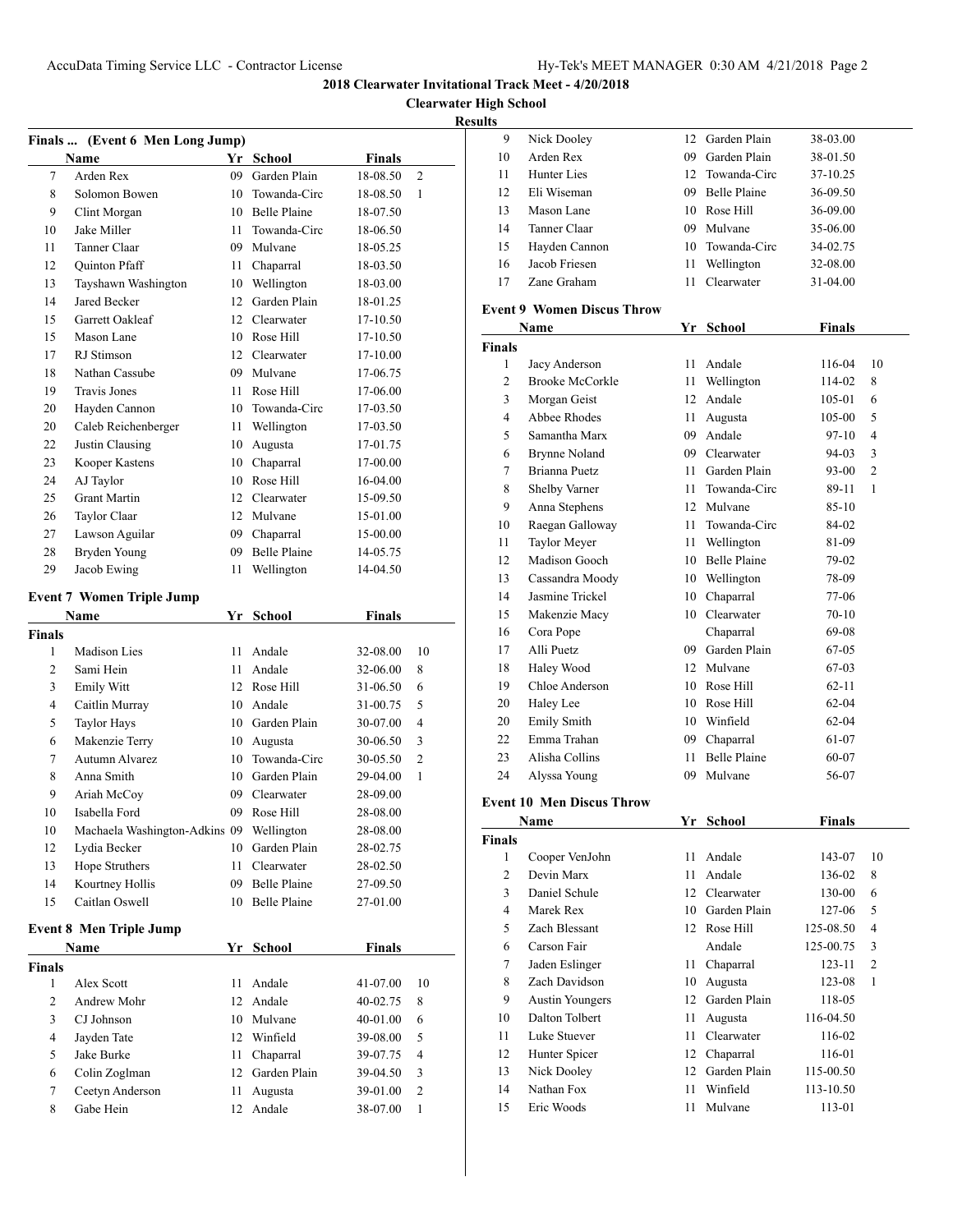**Clearwater High School**

| Finals  (Event 10 Men Discus Throw) |                                     |      |                     |               |                |
|-------------------------------------|-------------------------------------|------|---------------------|---------------|----------------|
|                                     | Name                                |      | Yr School           | Finals        |                |
| 16                                  | Chandler Cox                        | 10   | Rose Hill           | 108-02        |                |
| 17                                  | Roman Swartz                        | 11   | Augusta             | 102-00        |                |
| 18                                  | <b>Trayson Probst</b>               | 11 - | Wellington          | 101-08        |                |
| 19                                  | Braden Bischler                     |      | 12 Rose Hill        | 100-02        |                |
| 20                                  | Jeret Plummer                       | 11   | Mulvane             | 96-10.50      |                |
| 21                                  | Tyler Jimenez                       | 11 - | Wellington          | 96-04         |                |
| 22                                  | <b>Chase Beavers</b>                | 10   | Towanda-Circ        | 93-07.50      |                |
| 23                                  | Ryan Vogel                          | 11 - | Clearwater          | 86-11         |                |
| 24                                  | <b>Blake Clay</b>                   | 09   | Towanda-Circ        | 86-08         |                |
| 24                                  | Devin Dickinson                     | 11   | Wellington          | 86-08         |                |
| 26                                  | Kalib Hess                          | 09   | Chaparral           | 65-02         |                |
|                                     | <b>Event 11 Women Javelin Throw</b> |      |                     |               |                |
|                                     | Name                                |      | Yr School           | <b>Finals</b> |                |
| <b>Finals</b>                       |                                     |      |                     |               |                |
| 1                                   | Katelyn Fairchild                   | 09   | Andale              | 132-03        | 10             |
| 2                                   | Samantha Marx                       |      | 09 Andale           | 118-00        | 8              |
| 3                                   | Taylor Meyer                        | 11 - | Wellington          | 111-09        | 6              |
| 4                                   | Aspen Jones                         |      | 12 Andale           | 107-04        | 5              |
| 5                                   | Krissie May                         |      | 12 Garden Plain     | 99-10         | 4              |
| 6                                   | Brianna Hammond                     |      | 12 Belle Plaine     | 89-11         | 3              |
| 7                                   | Shelby Reeder                       |      | 10 Towanda-Circ     | 89-01         | $\overline{c}$ |
| 8                                   | Madison Gooch                       |      | 10 Belle Plaine     | 89-00         | 1              |
| 9                                   | Shelby Varner                       | 11   | Towanda-Circ        | 87-08         |                |
| 10                                  | Lydia Becker                        |      | 10 Garden Plain     |               |                |
|                                     |                                     |      |                     | 87-01         |                |
| 11                                  | <b>Sydney Bessent</b>               | 11   | Towanda-Circ        | 81-00         |                |
| 12                                  | Valerie Ast                         |      | 12 Wellington       | 80-01         |                |
| 13                                  | Shayland French                     |      | 12 Wellington       | 79-05         |                |
| 14                                  | Indigo Swanson                      | 11 - | Mulvane             | 73-04         |                |
| 15                                  | Maddie Deen                         | 09   | Chaparral           | 68-11         |                |
| 16                                  | Chloe Anderson                      |      | 10 Rose Hill        | 67-02         |                |
| 17                                  | Abbie Smith                         | 11   | Mulvane             | 64-05         |                |
| 18                                  | <b>Bailey Cagle</b>                 | 12   | Mulvane             | 63-02         |                |
| 19                                  | Alisha Collins                      | 11   | <b>Belle Plaine</b> | 55-04         |                |
|                                     | <b>Event 12 Men Javelin Throw</b>   |      |                     |               |                |
|                                     | Name                                |      | Yr School           | <b>Finals</b> |                |
| Finals                              |                                     |      |                     |               |                |
| 1                                   | Andrew Clark                        | 12   | Chaparral           | 166-00        | 10             |
| 2                                   | Jace Burdick                        | 12   | Mulvane             | 160-01        | 8              |
| 3                                   | Johnny Becker                       | 12   | Garden Plain        | 159-02        | 6              |
| 4                                   | Devin Marx                          | 11   | Andale              | 151-05        | 5              |
| 5                                   | Jeret Plummer                       | 11   | Mulvane             | 142-06        | $\overline{4}$ |
| 6                                   | <b>Blake Scott</b>                  | 11   | Mulvane             | 140-11        | 3              |
| 7                                   | Cole Landers                        | 10   | Andale              | 139-10        | 2              |
| 8                                   | Jake Miller                         | 11   | Towanda-Circ        | 136-11        | $\mathbf{1}$   |
| 9                                   | Jacob Schumacher                    | 12   | Garden Plain        | 132-08        |                |
| 10                                  | Sawyer Simon                        | 11   | Andale              | 132-03        |                |
| 11                                  | Jarrett Harker                      | 11   | Towanda-Circ        | 128-11        |                |
| 12                                  | Miguel Gerber                       | 11   | Chaparral           | 128-10        |                |
| 13                                  | Trace Tjaden                        | 10   | Clearwater          | 127-03        |                |
| 14                                  | Corbin Ingrim                       | 11   | Towanda-Circ        | 126-05        |                |
| 15                                  | <b>Trayson Probst</b>               | 11   | Wellington          | 124-04        |                |
| 16                                  | Jack Rausch                         | 09   | Clearwater          | 114-01        |                |
|                                     |                                     |      |                     |               |                |

| 17             | <b>Brian Stuhlsatz</b>         | 11   | Garden Plain        | 113-07        |                |
|----------------|--------------------------------|------|---------------------|---------------|----------------|
| 18             | <b>Brett Gates</b>             | 12   | Chaparral           | 109-01        |                |
| 18             | <b>Buddy Lambert</b>           |      | 09 Clearwater       | 109-01        |                |
| 20             | Tyler Jimenez                  | 11 - | Wellington          | 99-04         |                |
| 21             | Jake Soria                     |      | 10 Wellington       | 95-02         |                |
| 22             | Nathan Fox                     | 11 - | Winfield            | 91-07         |                |
| 23             | Caden McIntrye                 |      | 09 Belle Plaine     | 70-04         |                |
|                |                                |      |                     |               |                |
|                | <b>Event 13 Women Shot Put</b> |      |                     |               |                |
|                | Name                           | Yr   | <b>School</b>       | <b>Finals</b> |                |
| <b>Finals</b>  |                                |      |                     |               |                |
| 1              | Abbee Rhodes                   | 11 - | Augusta             | 39-05.50      | 10             |
| 2              | Katelyn Fairchild              |      | 09 Andale           | 35-00.00      | 8              |
| 3              | <b>Brianna Puetz</b>           |      | 11 Garden Plain     | 34-08.50      | 6              |
| 4              | Paiton Bruce                   |      | 11 Andale           | 33-03.00      | 5              |
| 5              | Raegan Galloway                | 11 - | Towanda-Circ        | 33-03.00      | 4              |
| 6              | Elise LeGrand                  |      | 10 Wellington       | 33-01.00      | 3              |
| 7              | Jacy Anderson                  | 11 - | Andale              | 32-09.50      | $\overline{2}$ |
| 8              | Anna Stephens                  |      | 12 Mulvane          | 32-06.00      | $\mathbf{1}$   |
| 9              | <b>Brooke McCorkle</b>         | 11 - | Wellington          | 30-01.00      |                |
| 10             | <b>Brynne Noland</b>           |      | 09 Clearwater       | 29-09.50      |                |
| 11             | Cassandra Moody                |      | 10 Wellington       | 29-04.00      |                |
| 12             | Haley Lee                      |      | 10 Rose Hill        | 29-01.50      |                |
| 13             | Brianna Hammond                |      | 12 Belle Plaine     | 28-10.50      |                |
| 14             | Cora Pope                      |      | Chaparral           | 28-08.00      |                |
| 15             | Shelby Varner                  | 11 - | Towanda-Circ        | 28-06.00      |                |
| 16             | Alli Puetz                     |      | 09 Garden Plain     | 28-05.50      |                |
| 17             | <b>Emily Smith</b>             |      | 10 Winfield         | 28-03.50      |                |
| 18             | Krissie May                    |      | 12 Garden Plain     | 27-03.00      |                |
| 18             | Haley Wood                     |      | 12 Mulvane          | 27-03.00      |                |
| 20             | Chloe Anderson                 |      | 10 Rose Hill        | 26-09.50      |                |
| 21             | <b>Burnita Phosy</b>           |      | 09 Winfield         | 26-07.00      |                |
| 22             | Alyssa Young                   |      | 09 Mulvane          | 26-06.50      |                |
| 23             | Emma Trahan                    |      | 09 Chaparral        | 26-01.50      |                |
| 24             | Makenzie Macy                  |      | 10 Clearwater       | 25-10.00      |                |
| 25             | Grace Jacobs                   |      | 10 Towanda-Circ     | 25-01.00      |                |
| 26             | Alisha Collins                 | 11   | <b>Belle Plaine</b> | 22-09.00      |                |
|                | <b>Event 14 Men Shot Put</b>   |      |                     |               |                |
|                | Name                           |      | Yr School           | <b>Finals</b> |                |
| <b>Finals</b>  |                                |      |                     |               |                |
| $\mathbf{1}$   | Sam Thimmesch                  | 12   | Garden Plain        | 53-09.50      | 10             |
| $\overline{c}$ | Ben Volkman                    | 11   | Augusta             | 47-11.25      | 8              |
| 3              | <b>Braden Bischler</b>         | 12   | Rose Hill           | 47-03.75      | 6              |
| 4              | Johnny Becker                  | 12   | Garden Plain        | 46-03.75      | 5              |
| 5              | Cooper VenJohn                 | 11   | Andale              | 44-06.50      | $\overline{4}$ |
| 6              | Nick Dooley                    | 12   | Garden Plain        | 43-10.25      | 3              |
| 7              | Zach Blessant                  | 12   | Rose Hill           | 43-09.50      | $\overline{c}$ |
| 8              | Ethan Willis                   | 12   | Clearwater          | 43-05.50      | 1              |
|                |                                |      |                     |               |                |

|                | Υr<br>School<br>Name |    | Finals       |          |                |
|----------------|----------------------|----|--------------|----------|----------------|
| <b>Finals</b>  |                      |    |              |          |                |
| 1              | Sam Thimmesch        | 12 | Garden Plain | 53-09.50 | 10             |
| $\overline{c}$ | Ben Volkman          | 11 | Augusta      | 47-11.25 | 8              |
| 3              | Braden Bischler      | 12 | Rose Hill    | 47-03.75 | 6              |
| 4              | Johnny Becker        | 12 | Garden Plain | 46-03.75 | 5              |
| 5              | Cooper VenJohn       | 11 | Andale       | 44-06.50 | 4              |
| 6              | Nick Dooley          | 12 | Garden Plain | 43-10.25 | 3              |
| 7              | Zach Blessant        | 12 | Rose Hill    | 43-09.50 | $\overline{2}$ |
| 8              | Ethan Willis         | 12 | Clearwater   | 43-05.50 | 1              |
| 9              | Devin Marx           | 11 | Andale       | 43-04.00 |                |
| 10             | Andrew Taylor        | 12 | Winfield     | 42-03.75 |                |
| 11             | Jaden Eslinger       | 11 | Chaparral    | 41-04.00 |                |
| 12             | Jeret Plummer        | 11 | Mulvane      | 40-11.25 |                |
| 13             | 1 Shackelford        |    | Andale       | 40-09.25 |                |
| 14             | Daniel Schule        | 12 | Clearwater   | 39-10.50 |                |
| 15             | Jarrett Harker       | 11 | Towanda-Circ | 39-05.25 |                |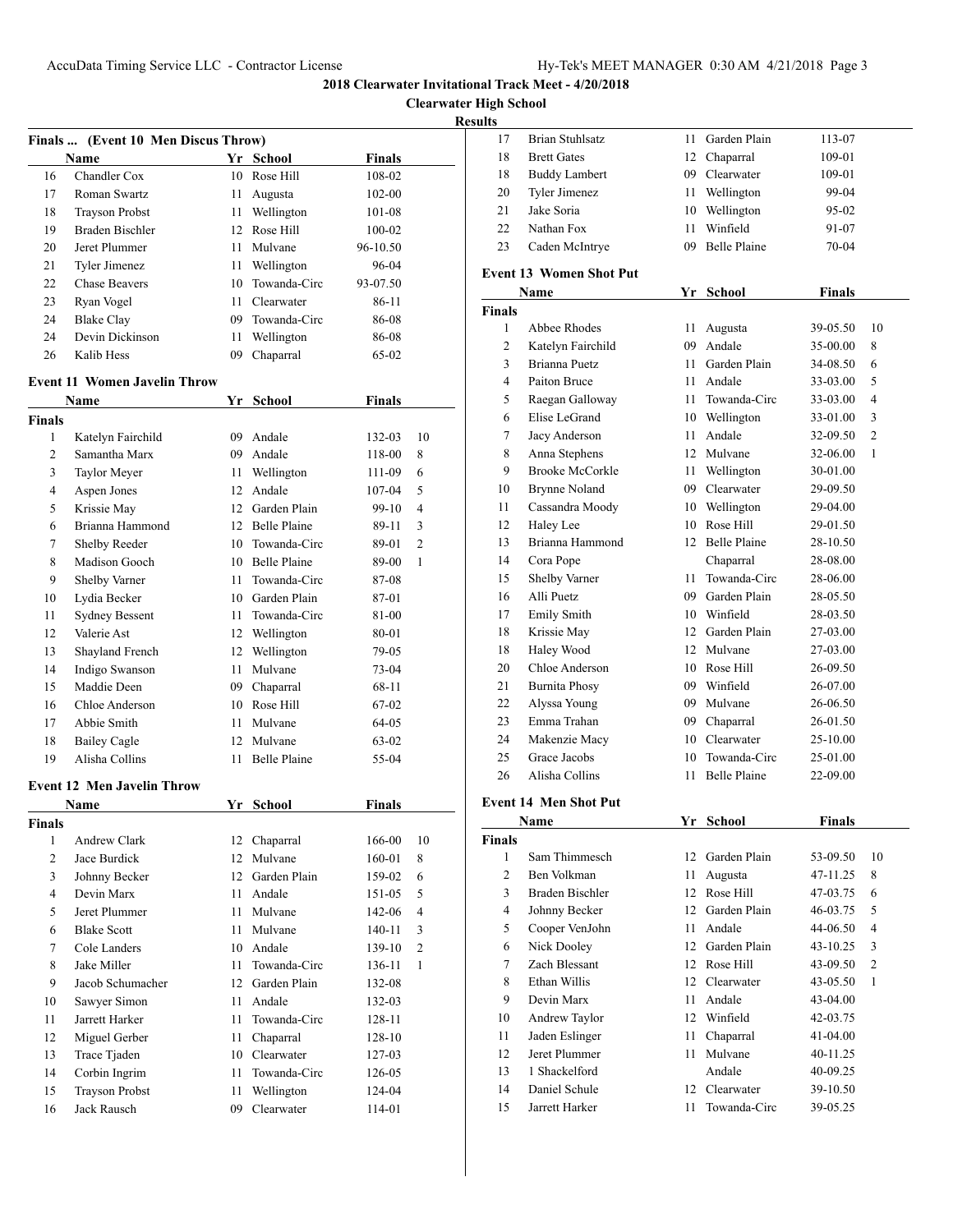# **Clearwater High School**

## **Results**

| Finals  (Event 14 Men Shot Put) |                      |     |              |               |  |  |
|---------------------------------|----------------------|-----|--------------|---------------|--|--|
|                                 | Name                 | Yr. | School       | <b>Finals</b> |  |  |
| 16                              | Nathan Fox           | 11  | Winfield     | 39-02.50      |  |  |
| 17                              | <b>Blake Scott</b>   | 11  | Mulvane      | 36-10.50      |  |  |
| 18                              | Luke Stuever         | 11  | Clearwater   | 36-09.50      |  |  |
| 18                              | Hunter Scott         | 09  | Mulvane      | 36-09.50      |  |  |
| 20                              | <b>Blake Clay</b>    | 09  | Towanda-Circ | 36-03.00      |  |  |
| 21                              | <b>Brett Gates</b>   | 12  | Chaparral    | 35-07.50      |  |  |
| 22                              | Chandler Cox         | 10  | Rose Hill    | 34-02.00      |  |  |
| 23                              | Tyler Jimenez        | 11  | Wellington   | 34-01.50      |  |  |
| 24                              | <b>Easton Brown</b>  | 12  | Augusta      | 33-05.50      |  |  |
| 25                              | Kenny Fehrman        | 09  | Wellington   | 32-11.50      |  |  |
| 26                              | <b>Chase Beavers</b> | 10  | Towanda-Circ | 30-04.75      |  |  |
| 27                              | Kenny Farley         | 10  | Wellington   | 29-02.50      |  |  |
| 28                              | Ben Turner           | 09  | Chaparral    | 26-04.50      |  |  |

#### **Event 20 Women 100 Meter Dash**

|        | Name                          | Yr   | <b>School</b>   | <b>Prelims</b> |  |
|--------|-------------------------------|------|-----------------|----------------|--|
|        | <b>Preliminaries</b>          |      |                 |                |  |
| 1      | Mercedes Gassmann             |      | 12 Garden Plain | 12.89Q         |  |
| 2      | Kasidee Eck                   |      | 12 Andale       | 12.97Q         |  |
| 3      | Ellee Eck                     |      | 10 Andale       | 13.04Q         |  |
| 4      | Claire Hallmark               |      | 11 Augusta      | 13.13Q         |  |
| 5      | Jordan Young                  |      | 10 Wellington   | 13.31q         |  |
| 6      | Macy Catlin                   | 11 - | Garden Plain    | 13.45q         |  |
| 7      | Jesse Vestering               |      | 12 Andale       | 13.46q         |  |
| 8      | Cali Anderson                 | 11 - | Augusta         | 13.52          |  |
| 9      | Faith Exley                   |      | 09 Rose Hill    | 13.54          |  |
| 10     | Paris Anderson                |      | 10 Augusta      | 13.59          |  |
| 11     | Emma Rogers                   |      | 10 Rose Hill    | 13.64          |  |
| 12     | Lea Morel                     |      | 10 Belle Plaine | 13.69          |  |
| 13     | Amber Cubbage-Williams        |      | 09 Wellington   | 13.73          |  |
| 14     | Rhea Anderson                 |      | 09 Winfield     | 13.78          |  |
| 15     | <b>Boston Craig</b>           |      | 10 Towanda-Circ | 13.82          |  |
| 16     | Anna Hutchinson               |      | 12 Clearwater   | 13.85          |  |
| 17     | Jasmine Trickel               |      | 10 Chaparral    | 14.05          |  |
| 18     | Audrey Bebermeyer             |      | 10 Chaparral    | 14.14          |  |
| 19     | Sadie Baird                   |      | 10 Clearwater   | 14.29          |  |
| 20     | Gracie Shire                  |      | 09 Winfield     | 14.30          |  |
| 21     | Brianna Crouch                |      | 09 Towanda-Circ | 14.32          |  |
| 22     | Gracie Van Driel              |      | 11 Rose Hill    | 14.33          |  |
| 23     | Skylar Troutman               |      | 11 Wellington   | 14.46          |  |
| 24     | Carlee Lill                   |      | 09 Clearwater   | 14.68          |  |
| 25     | Sally Brownlee                |      | 11 Mulvane      | 14.72          |  |
| 26     | Chiara Cornicchia             |      | 12 Mulvane      | 15.31          |  |
| 27     | Kourtney Hollis               |      | 09 Belle Plaine | 15.61          |  |
| 28     | Hanna Nash                    | 11   | Mulvane         | 15.63          |  |
|        | Event 20 Women 100 Meter Dash |      |                 |                |  |
|        | Name                          |      | Yr School       | <b>Finals</b>  |  |
| Finals |                               |      |                 |                |  |
| 1      | Kasidee Eck                   |      | 12 Andale       | 10<br>12.63    |  |
| 2      | Mercedes Gassmann             |      | 12 Garden Plain | 12.79<br>8     |  |
| 3      | Ellee Eck                     |      | 10 Andale       | 12.80<br>6     |  |
| 4      | Claire Hallmark               | 11   | Augusta         | 5<br>13.08     |  |
| 5      | Jordan Young                  |      | 10 Wellington   | 4<br>13.21     |  |

| 6   | <b>Jesse Vestering</b>             | 12   | Andale              | 13.37<br>3              |
|-----|------------------------------------|------|---------------------|-------------------------|
| 7   | Macy Catlin                        | 11   | Garden Plain        | $\overline{2}$<br>13.42 |
|     | <b>Event 21 Men 100 Meter Dash</b> |      |                     |                         |
|     | Name                               | Yr   | <b>School</b>       | <b>Prelims</b>          |
|     | <b>Preliminaries</b>               |      |                     |                         |
| 1   | Jayden Price                       | 12   | Mulvane             | 11.03Q                  |
| 2   | DeAndre Washington                 | 11   | Wellington          | 11.29Q                  |
| 3   | Landon Davis                       | 11   | Winfield            | 11.44Q                  |
| 4   | Michael Ledbetter                  | 11   | Wellington          | 11.52Q                  |
| 5   | <b>Blake Rausch</b>                |      | 10 Wellington       | 11.62Q                  |
| 6   | Luke Graf                          | 11   | Andale              | 11.49q                  |
| 7   | Jake Landwehr                      | 11   | Garden Plain        | 11.57q                  |
| 8   | Chanz Porter                       |      | 10 Towanda-Circ     | 11.63                   |
| 9   | Levi Macy                          | 12   | Clearwater          | 11.69                   |
| 10  | <b>Travis Jones</b>                | 11 - | Rose Hill           | 11.74                   |
| 11  | Cody Wallis                        |      | 12 Rose Hill        | 11.79                   |
| 12  | Solomon Bowen                      |      | 10 Towanda-Circ     | 11.79                   |
| 13  | Cody Layton                        |      | 12 Clearwater       | 11.90                   |
| 14  | Noah Meyer                         |      | 09 Andale           | 12.02                   |
| 15  | Cole Henderson                     | 11   | Andale              | 12.07                   |
| 16  | Clint Morgan                       |      | 10 Belle Plaine     | 12.17                   |
| 17  | Kaleb Snyder                       |      | 12 Garden Plain     | 12.17                   |
| 18  | <b>Quinton Pfaff</b>               | 11 - | Chaparral           | 12.19                   |
| 19  | Corbin Ingrim                      | 11   | Towanda-Circ        | 12.20                   |
| 20  | Cole Diffenbaugh                   |      | 10 Mulvane          | 12.32                   |
| 21  | Jeb Nowak                          | 09   | Garden Plain        | 12.36                   |
| 22  | Kooper Kastens                     |      | 10 Chaparral        | 12.40                   |
| 23  | AJ Taylor                          |      | 10 Rose Hill        | 13.08                   |
| 24  | Preston Olsen                      | 10   | Chaparral           | 13.60                   |
| 25  | Wyatt McKee                        | 09.  | <b>Belle Plaine</b> | 14.18                   |
| --- | Garrett Oakleaf                    | 12   | Clearwater          | FS                      |
|     | Event 21 Men 100 Meter Dash        |      |                     |                         |
|     | <b>Name</b>                        |      | Yr School           | <b>Finals</b>           |

|               | танг<br>. .<br>ovnovi |    | т піагэ      |       |                |
|---------------|-----------------------|----|--------------|-------|----------------|
| <b>Finals</b> |                       |    |              |       |                |
|               | Jayden Price          |    | 12 Mulvane   | 11.07 | 10             |
| 2             | DeAndre Washington    | 11 | Wellington   | 11.31 | 8              |
| 3             | Landon Davis          | 11 | Winfield     | 11.37 | 6              |
| 4             | Luke Graf             | 11 | Andale       | 11.55 | - 5            |
| 5             | Michael Ledbetter     | 11 | Wellington   | 11.66 | $\overline{4}$ |
| 6             | Jake Landwehr         |    | Garden Plain | 11.75 | 3              |
|               | <b>Blake Rausch</b>   | 10 | Wellington   | 11.89 | 2              |

# **Event 22 Women 4x800 Meter Relay**

|                | Team                 | Relav | Finals                  |    |
|----------------|----------------------|-------|-------------------------|----|
| <b>Finals</b>  |                      |       |                         |    |
|                | Clearwater           | A     | 10:52.63                | 10 |
|                | 1) Aimee Davis 10    |       | 2) Abby Hutchinson 09   |    |
|                | 3) Grace Garrison 12 |       | 4) Kylee Harman 11      |    |
| $\mathfrak{D}$ | Towanda-Circle       | А     | 11:18.56                | 8  |
|                | 1) Kristen Horyna 12 |       | 2) Alyssa Fullington 11 |    |
|                | 3) Emma Willour 10   |       | 4) Autumn Alvarez 10    |    |
| 3              | <b>Belle Plaine</b>  | А     | 12:43.72                | 6  |
|                | 1) Madison Gooch 10  |       | 2) Caitlan Oswell 10    |    |
|                | 3) Leah Gooch 09     |       | 4) Reise Holt 10        |    |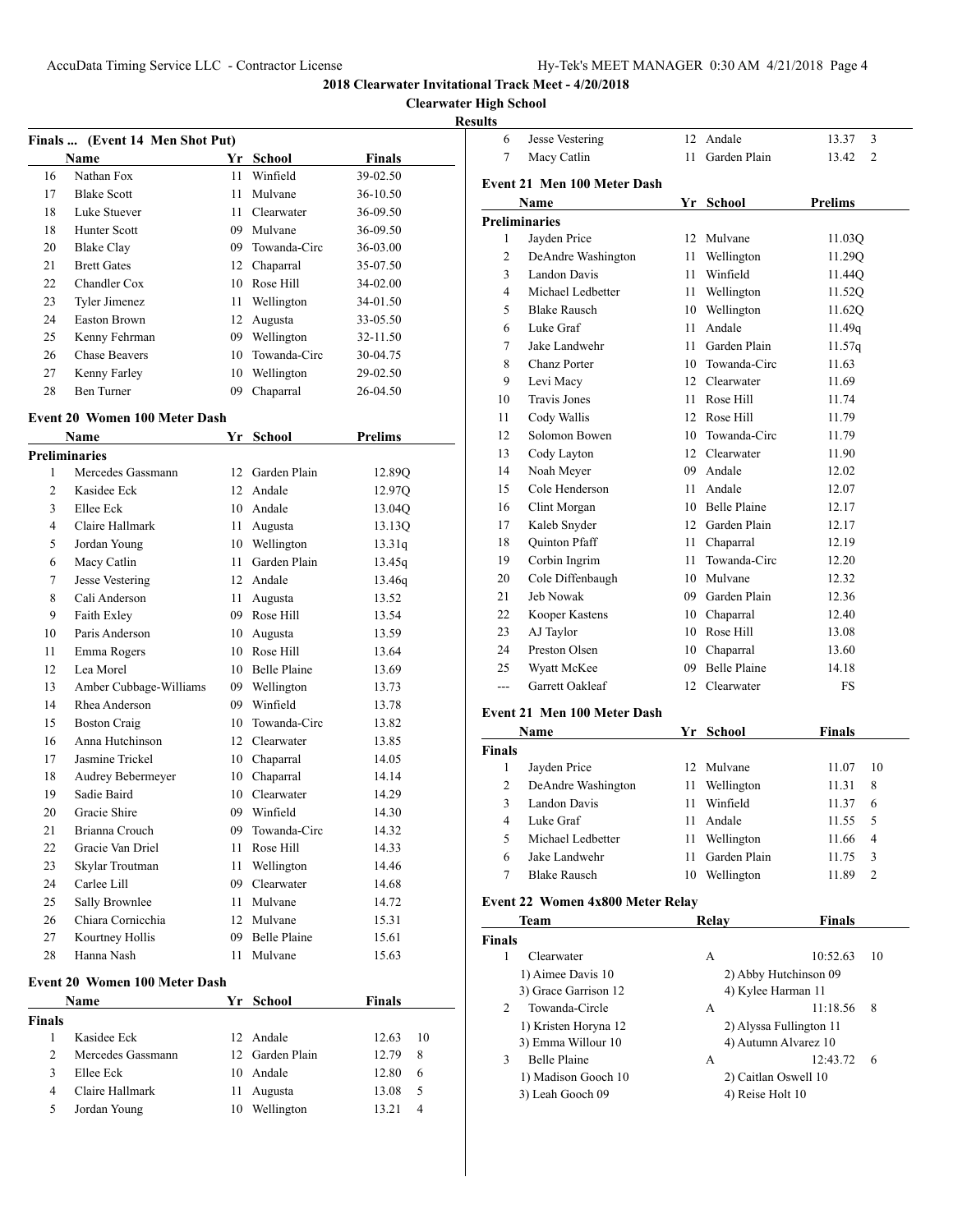# **Clearwater High School**

## **Results**

| Event 23 Men 4x800 Meter Relay |       |                            |
|--------------------------------|-------|----------------------------|
| Team                           | Relay | Finals                     |
| Finals                         |       |                            |
| 1<br>Towanda-Circle            | A     | 8:33.62<br>10              |
| 1) Ryan Derry 10               |       | 2) Eli Jacobson 10         |
| 3) Logan Ward 09               |       | 4) Avery Stuever 12        |
| Clearwater<br>2                | A     | 8<br>8:52.60               |
| 1) Logan Mount 11              |       | 2) Zach Trotter 09         |
| 3) Mateo Perea-Gowdy 12        |       | 4) Cole Bixler-Large 10    |
| 3<br>Andale                    | A     | 8:59.01<br>6               |
| 1) Isaac Kuhn 10               |       | 2) Connor Hennes 10        |
| 3) Sam Hopper 11               |       | 4) Logan Nemechek 12       |
| Chaparral<br>4                 | A     | 9:14.83<br>5               |
| 1) Brandon Clark 12            |       | 2) Haldo Escobar 12        |
| 3) Drew Meechem 09             |       | 4) Andrew Clark 12         |
| 5<br>Wellington                | A     | 9:19.56<br>4               |
| 1) Billy Walker 10             |       | 2) Tyler Brown 10          |
| 3) Chase Pfalzgraf 11          |       | 4) Jacob McDonald 12       |
| 6<br>Augusta                   | A     | 10:11.54<br>3              |
| 1) Adam Fernz 12               |       | 2) John George 12          |
| 3) Josh Todd 12                |       | 4) Isaiah Hernandez 10     |
| Garden Plain<br>7              | A     | 10:41.24<br>$\overline{2}$ |
| 1) Colby Haukup 09             |       | 2) Trey Smith 10           |
| 3) Kaden Buzzard 12            |       | 4) Matthew Quintero 11     |

## **Event 24 Men 110 Meter Hurdles**

|                | Name                                  | Yr  | <b>School</b> | <b>Prelims</b> |
|----------------|---------------------------------------|-----|---------------|----------------|
|                | <b>Preliminaries</b>                  |     |               |                |
| 1              | Jared Becker                          | 12  | Garden Plain  | 15.32Q         |
| $\overline{2}$ | Eric Kop                              | 11  | Wellington    | 15.51Q         |
| 3              | Jonah Rowland                         | 12. | Andale        | 15.77Q         |
| $\overline{4}$ | Lathe Cobb                            | 11  | Rose Hill     | 16.34q         |
| 5              | Nicholas Bugner                       | 11  | Garden Plain  | 16.73q         |
| 6              | Kavin Hess                            | 12  | Chaparral     | 16.80q         |
| 7              | Sawyer Simon                          | 11  | Andale        | 17.09q         |
| 8              | Drake Hendrix                         | 11  | Wellington    | 17.25          |
| 9              | Jakob Bergkamp                        | 11  | Augusta       | 17.32          |
| 10             | Colin Zoglman                         | 12  | Garden Plain  | 17.47          |
| 11             | Ben Chaplin                           | 11  | Towanda-Circ  | 17.63          |
| 12             | Evan Dome                             | 10  | Andale        | 17.68          |
| 13             | Nic Reyes                             | 11  | Wellington    | 18.39          |
| 14             | Braden Coon                           | 09  | Winfield      | 18.54          |
| 15             | Preston Olsen                         | 10  | Chaparral     | 19.05          |
| 16             | Hayden Cannon                         | 10  | Towanda-Circ  | 19.79          |
| 17             | Cody Smalley                          | 10  | Clearwater    | 20.33          |
| 18             | Ian Rex                               | 10  | Mulvane       | 20.53          |
| $- - -$        | Trace Tjaden                          | 10  | Clearwater    | <b>FS</b>      |
|                | <b>Event 24 Men 110 Meter Hurdles</b> |     |               |                |
|                | Name                                  | Yr  | School        | <b>Finals</b>  |
| Finals         |                                       |     |               |                |
| 1              | Jared Becker                          | 12  | Garden Plain  | 15.16<br>10    |
| 2              | Eric Kop                              | 11  | Wellington    | 8<br>15.53     |
| 3              | Jonah Rowland                         | 12  | Andale        | 15.76<br>6     |
| $\overline{4}$ | Lathe Cobb                            | 11  | Rose Hill     | 5<br>16.42     |

| 5              | Nicholas Bugner                         | 11   | Garden Plain                     | 16.61<br>4       |
|----------------|-----------------------------------------|------|----------------------------------|------------------|
| 6              | Sawyer Simon                            | 11   | Andale                           | 16.70<br>3       |
| 7              | Kavin Hess                              |      | 12 Chaparral                     | 17.07<br>2       |
|                |                                         |      |                                  |                  |
|                | <b>Event 25 Women 100 Meter Hurdles</b> |      |                                  |                  |
|                | Name<br><b>Preliminaries</b>            | Yr   | <b>School</b>                    | <b>Prelims</b>   |
| 1              | Tori Meginnis                           | 11   | Towanda-Circ                     |                  |
| 2              |                                         |      | 10 Andale                        | 15.27Q           |
| 3              | Shelby Cox<br>Emily Witt                |      | 12 Rose Hill                     | 16.60Q           |
| 4              | Claire Clark                            |      | 10 Garden Plain                  | 17.85Q           |
| 5              | Aubrie Thomison                         |      | 09 Rose Hill                     | 17.80q           |
| 6              | Lea Morel                               |      | 10 Belle Plaine                  | 17.87q<br>18.06q |
| 7              | Dalsy Turner                            |      | 11 Chaparral                     |                  |
| 8              | Grace Jacobs                            |      | 10 Towanda-Circ                  | 18.23q<br>18.60  |
| 9              | <b>Taylor Hays</b>                      |      | 10 Garden Plain                  |                  |
|                |                                         |      |                                  | 19.05            |
| 10             | Kaelyn Johnson<br>Lexi Cash             |      | 09 Winfield                      | 19.52<br>19.90   |
| 11             | Audra Jacobs                            |      | 10 Clearwater<br>10 Clearwater   |                  |
| 12             | Chey Bercaw                             |      |                                  | 20.13            |
| 13             |                                         |      | 11 Belle Plaine                  | 21.17            |
| 14             | Kyrstin Enochs                          |      | 09 Belle Plaine<br>10 Clearwater | 21.77            |
| 15             | Haley Dull<br>Elise LeGrand             |      |                                  | 24.15            |
| ---            |                                         |      | 10 Wellington                    | FS               |
|                | <b>Event 25 Women 100 Meter Hurdles</b> |      |                                  |                  |
|                | Name                                    | Yr   | School                           | <b>Finals</b>    |
| <b>Finals</b>  |                                         |      |                                  |                  |
| 1              | Tori Meginnis                           | 11   | Towanda-Circ                     | 15.52<br>10      |
| 2              | Shelby Cox                              |      | 10 Andale                        | 16.37<br>8       |
| 3              | Claire Clark                            |      | 10 Garden Plain                  | 17.38<br>6       |
| 4              | Emily Witt                              |      | 12 Rose Hill                     | 5<br>17.47       |
| 5              | Aubrie Thomison                         |      | 09 Rose Hill                     | 17.74<br>4       |
| 6              | Lea Morel                               | 10   | <b>Belle Plaine</b>              | 3<br>18.04       |
| 7              | Dalsy Turner                            | 11   | Chaparral                        | 2<br>18.17       |
|                | Event 26 Women 1600 Meter Run           |      |                                  |                  |
|                | Name                                    |      | Yr School                        | <b>Finals</b>    |
| <b>Finals</b>  |                                         |      |                                  |                  |
| 1              | Bri Hulse                               |      | 12 Winfield                      | 10<br>5:42.22    |
| 2              | Kristen Horyna                          | 12   | Towanda-Circ                     | 5:54.45<br>8     |
| 3              | Emma Willour                            | 10   | Towanda-Circ                     | 6<br>5:57.53     |
| 4              | Katie Webb                              | 10   | Towanda-Circ                     | 5<br>6:18.35     |
| 5              | Elly Bertholf                           |      | 09 Winfield                      | 4<br>6:19.73     |
| 6              | Jurney Yung                             |      | 10 Andale                        | 6:29.28<br>3     |
| 7              | Becca Smith                             | 11   | Garden Plain                     | 2<br>6:36.41     |
| 8              | Colleen Teter                           | 11 - | Garden Plain                     | 1<br>6:40.01     |
| 9              | Alyssa Williamson                       |      | 12 Rose Hill                     | 6:44.94          |
| 10             | Jillian Frisch                          | 12   | Clearwater                       | 6:53.93          |
| 11             | Presley Williams                        | 11   | Augusta                          | 7:10.35          |
| 12             | Olivia Richardson                       | 10   | Augusta                          | 7:14.34          |
| 13             | <b>Sydney Bennett</b>                   | 11   | Clearwater                       | 7:14.74          |
| 14             | Sarah Price                             | 10   | Augusta                          | 7:22.39          |
| 15             | Leah Gooch                              | 09   | <b>Belle Plaine</b>              | 7:24.91          |
| 16             | Nathali Mendoza                         | 10   | Chaparral                        | 8:01.36          |
| $\overline{a}$ | <b>Taylor Stevens</b>                   | 12   | Clearwater                       | DNF              |
|                | Mackenzie Heacock                       |      | 10 Wellington                    | DNF              |
|                |                                         |      |                                  |                  |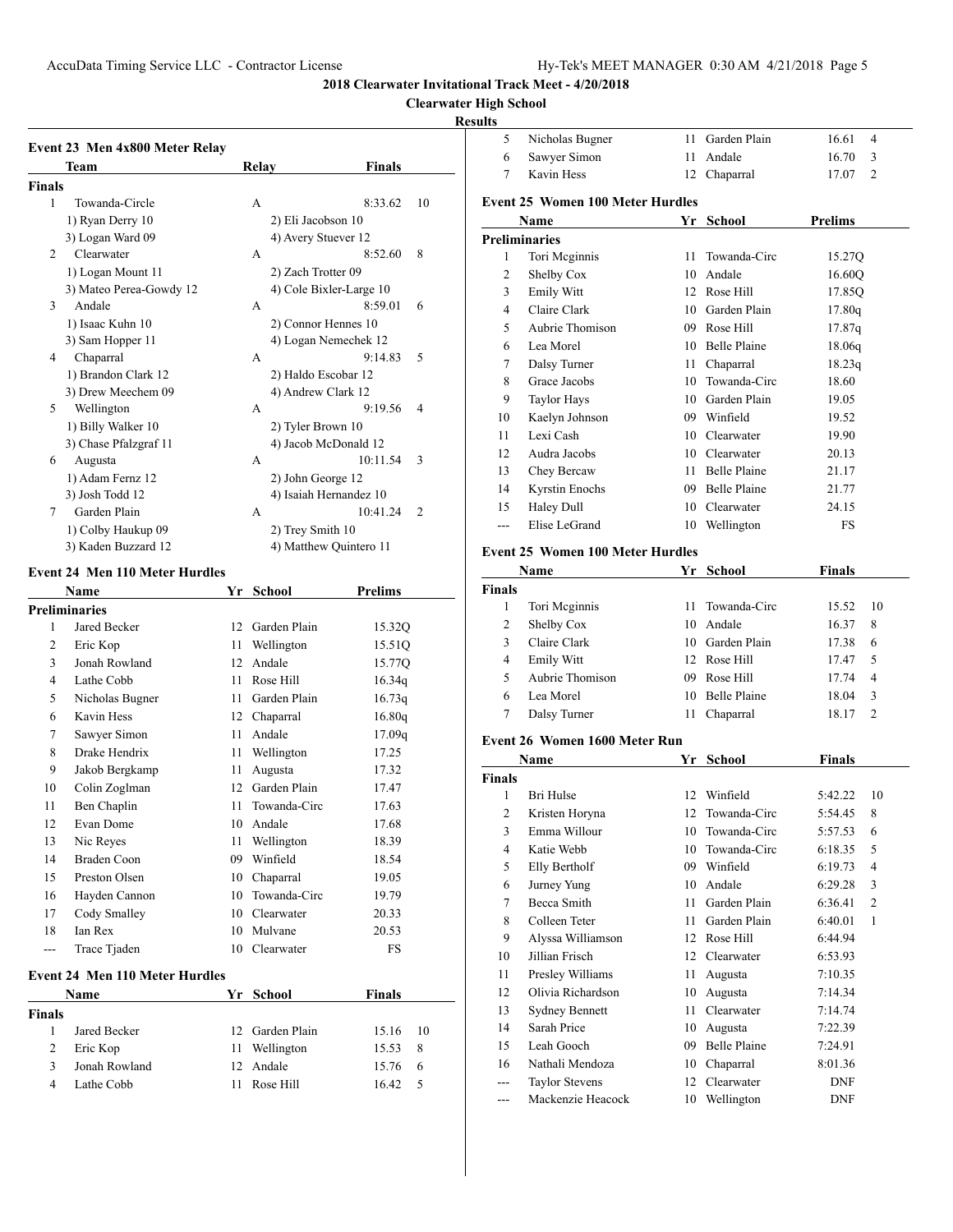**Clearwater High School**

## **Results**

|                | Event 27 Men 1600 Meter Run |         |                     |               |                |  |  |
|----------------|-----------------------------|---------|---------------------|---------------|----------------|--|--|
|                | <b>Name</b>                 |         | Yr School           | <b>Finals</b> |                |  |  |
| Finals         |                             |         |                     |               |                |  |  |
| 1              | Eli Jacobson                | 10      | Towanda-Circ        | 4:51.96       | 10             |  |  |
| $\overline{2}$ | Craig LaBrue                | 09      | Winfield            | 4:54.31       | 8              |  |  |
| 3              | <b>Brandon Clark</b>        | 12      | Chaparral           | 4:58.85       | 6              |  |  |
| $\overline{4}$ | Ryan Roderick               | 11      | Mulvane             | 5:02.90       | 5              |  |  |
| 5              | Zach Trotter                | 09      | Clearwater          | 5:03.22       | $\overline{4}$ |  |  |
| 6              | <b>Brice Helton</b>         | 10      | Augusta             | 5:03.64       | 3              |  |  |
| 7              | Isaac Kuhn                  | 10      | Andale              | 5:10.04       | $\overline{2}$ |  |  |
| 8              | Dawson Chavez               | 10      | Andale              | 5:10.08       | 1              |  |  |
| 9              | <b>Billy Walker</b>         | 10      | Wellington          | 5:11.08       |                |  |  |
| 10             | Camilo Tarin                | 09      | Winfield            | 5:16.73       |                |  |  |
| 11             | Jacob Walker                | 11      | Mulvane             | 5:18.57       |                |  |  |
| 12             | Axl Linsner                 | $10-10$ | Towanda-Circ        | 5:19.38       |                |  |  |
| 13             | Cade Zerr                   | 11      | Augusta             | 5:21.25       |                |  |  |
| 14             | Keeton Mannebach            | 11      | Andale              | 5:21.71       |                |  |  |
| 15             | Albert Compala              | 09      | Winfield            | 5:22.02       |                |  |  |
| 16             | John George                 | 12      | Augusta             | 5:24.38       |                |  |  |
| 17             | Logan Mount                 | 11      | Clearwater          | 5:28.01       |                |  |  |
| 18             | Sage Nottingham             |         | 10 Rose Hill        | 5:29.39       |                |  |  |
| 19             | Drew Meechem                | 09      | Chaparral           | 5:30.37       |                |  |  |
| 20             | Toby Henning                | 09      | Wellington          | 5:32.54       |                |  |  |
| 21             | Johnathan Thorson           | 11      | Mulvane             | 5:34.15       |                |  |  |
| 22             | Kamon Haydock               | 09      | Chaparral           | 5:39.24       |                |  |  |
| 23             | Jacob Walter                |         | 09 Clearwater       | 5:44.18       |                |  |  |
| 24             | Matthew Quintero            | 11      | Garden Plain        | 5:48.55       |                |  |  |
| 25             | Caden McIntrye              | 09      | <b>Belle Plaine</b> | 5:53.27       |                |  |  |
| 26             | Daniel Athkinson            |         | 10 Wellington       | 5:54.07       |                |  |  |
| 27             | Justin Novikoff             | 10      | <b>Belle Plaine</b> | 6:16.56       |                |  |  |
| $- - -$        | Emmet Keller                | 10      | Towanda-Circ        | <b>DNF</b>    |                |  |  |

## **Event 28 Women 4x100 Meter Relay**

|        | Team                         | Relav | <b>Finals</b>           |    |
|--------|------------------------------|-------|-------------------------|----|
| Finals |                              |       |                         |    |
| 1      | Andale                       | A     | 51.19                   | 10 |
|        | 1) Jesse Vestering 12        |       | 2) Kasidee Eck 12       |    |
|        | 3) Lauren Dodson 11          |       | 4) Ellee Eck 10         |    |
| 2      | Augusta                      | A     | 51.67                   | 8  |
|        | 1) Paris Anderson 10         |       | 2) Claire Hallmark 11   |    |
|        | 3) Maycee Anderson 09        |       | 4) Cali Anderson 11     |    |
| 3      | Garden Plain                 | A     | 52.26                   | 6  |
|        | 1) Claire Clark 10           |       | 2) Macy Catlin 11       |    |
|        | 3) Nikole Puetz 11           |       | 4) Mercedes Gassmann 12 |    |
| 4      | Wellington                   | A     | 53.43                   | 5  |
|        | 1) Amber Cubbage-Williams 09 |       | 2) Taylor McGlothlin 12 |    |
|        | 3) Camryn Ricke 11           |       | 4) Jordan Young 10      |    |
| 5      | Rose Hill                    | A     | 53.46                   | 4  |
|        | 1) Faith Exley 09            |       | 2) Emily Witt 12        |    |
|        | 3) Haley Thrush 09           |       | 4) Emma Rogers 10       |    |
| 6      | Clearwater                   | A     | 54.21                   | 3  |
|        | 1) Sadie Daniels 11          |       | 2) Brooke Moeder 12     |    |
|        | 3) Anna Hutchinson 12        |       | 4) Sadie Baird 10       |    |
|        |                              |       |                         |    |

| s  |                      |                         |   |
|----|----------------------|-------------------------|---|
| 7  | Towanda-Circle       | 54.36<br>A              | 2 |
|    | 1) Boston Craig 10   | 2) Brianna Crouch 09    |   |
|    | 3) Shelby Reeder 10  | 4) Tori Meginnis 11     |   |
| 8  | Winfield             | 56.24<br>А              | 1 |
|    | 1) Rhea Anderson 09  | 2) Hope Evans 09        |   |
|    | 3) Gracie Shire 09   | 4) Alyssa Mosqueda 10   |   |
| 9  | Chaparral            | 58.47<br>A              |   |
|    | 1) Dalsy Turner 11   | 2) Jasmine Trickel 10   |   |
|    | 3) Frida Mancilla 10 | 4) Audrey Bebermeyer 10 |   |
| 10 | Mulvane              | 1:00.13<br>A            |   |
|    | 1) Ana Lopez 12      | 2) Hanna Nash 11        |   |
|    | 3) Sally Brownlee 11 | 4) Emily Hankins 10     |   |
|    |                      |                         |   |

## **Event 29 Men 4x100 Meter Relay**

|               | Team                     | Relay              | <b>Finals</b>           |
|---------------|--------------------------|--------------------|-------------------------|
| <b>Finals</b> |                          |                    |                         |
| 1             | Andale                   | A                  | 44.59<br>10             |
|               | 1) Cole Henderson 11     | 2) Sawyer Simon 11 |                         |
|               | 3) Andrew Mohr 12        | 4) Luke Graf 11    |                         |
| 2             | Mulvane                  | A                  | 44.69<br>8              |
|               | 1) Drew Ellis 11         | 2) CJ Johnson 10   |                         |
|               | 3) Cole Diffenbaugh 10   | 4) Jayden Price 12 |                         |
| 3             | Wellington               | A                  | 45.01<br>6              |
|               | 1) DeAndre Washington 11 |                    | 2) Christian Buckman 10 |
|               | 3) Michael Ledbetter 11  |                    | 4) Blake Rausch 10      |
| 4             | Towanda-Circle           | A                  | 5<br>45.53              |
|               | 1) Solomon Bowen 10      |                    | 2) Chanz Porter 10      |
|               | 3) Corbin Ingrim 11      | 4) Hunter Lies 12  |                         |
| 5             | Clearwater               | A                  | 45.72<br>$\overline{4}$ |
|               | 1) Cody Layton 12        |                    | 2) Journey Schule 12    |
|               | 3) Garrett Oakleaf 12    | 4) Justin Craig 11 |                         |
| 6             | Chaparral                | A                  | 47.18<br>3              |
|               | 1) Quinton Pfaff 11      |                    | 2) Kooper Kastens 10    |
|               | 3) Jake Burke 11         | 4) Kavin Hess 12   |                         |
| 7             | Garden Plain             | A                  | 48.38<br>$\overline{c}$ |
|               | 1) John Nowak 10         | 2) Jeb Nowak 09    |                         |
|               | 3) Tranden Daerr 09      |                    | 4) Jordan Thomas 10     |

#### **Event 32 Women 400 Meter Dash**

 $\overline{a}$ 

|        | Name                   | Yr | School       | Finals  |                |
|--------|------------------------|----|--------------|---------|----------------|
| Finals |                        |    |              |         |                |
| 1      | Taylor McGlothlin      | 12 | Wellington   | 1:02.14 | 10             |
| 2      | Hope Evans             | 09 | Winfield     | 1:04.19 | 8              |
| 3      | Sophie Stevens         | 10 | Augusta      | 1:05.12 | 6              |
| 4      | Nikole Puetz           | 11 | Garden Plain | 1:06.15 | 5              |
| 5      | Madison Lies           | 11 | Andale       | 1:06.23 | 4              |
| 6      | Sadie Daniels          | 11 | Clearwater   | 1:07.42 | 3              |
| 7      | Parker Stevens         | 09 | Clearwater   | 1:07.89 | $\overline{2}$ |
| 8      | Amber Cubbage-Williams | 09 | Wellington   | 1:07.91 | 1              |
| 9      | Kayli Duncan           | 10 | Towanda-Circ | 1:07.96 |                |
| 10     | Haley Thrush           | 09 | Rose Hill    | 1:08.03 |                |
| 11     | Natasha Dooley         | 10 | Garden Plain | 1:08.78 |                |
| 12     | Caitlin Murray         | 10 | Andale       | 1:09.49 |                |
| 13     | Skylar Troutman        | 11 | Wellington   | 1:10.34 |                |
| 14     | Chloe Hager            | 12 | Rose Hill    | 1:11.43 |                |
| 15     | <b>Emily Hankins</b>   | 10 | Mulvane      | 1:12.93 |                |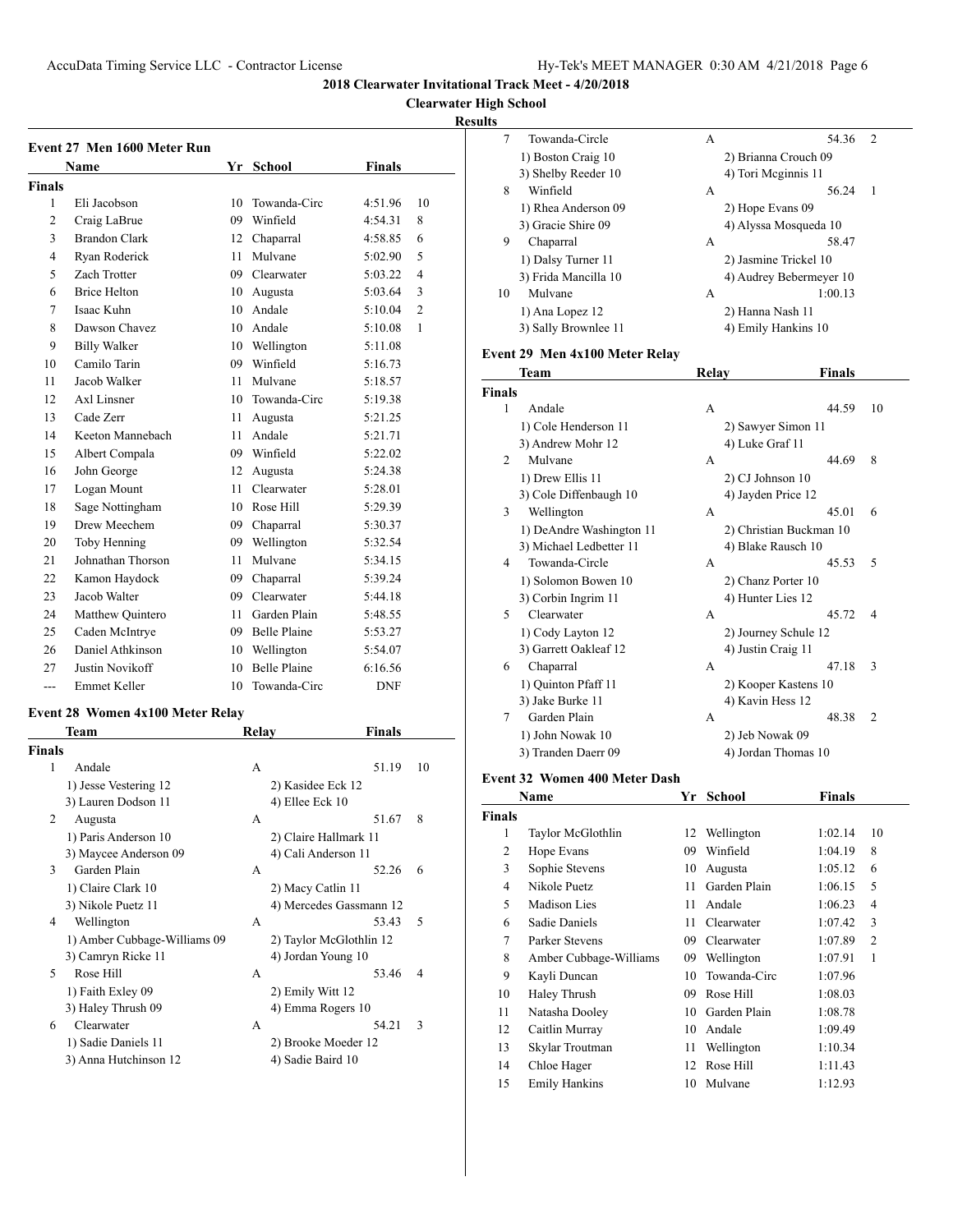## **Clearwater High School Results Finals ... (Event 32 Women 400 Meter Dash) Name Yr School Finals** 16 Katie Henning 12 Clearwater 1:13.65 Alyssa Mosqueda 10 Winfield 1:16.18 18 Isabella Ford 09 Rose Hill 1:16.52 **Event 33 Men 400 Meter Dash Name Yr School Finals Finals** Journey Schule 12 Clearwater 52.90 10 Christian Buckman 10 Wellington 53.45 8 Baron Biermann 10 Andale 53.54 6 Ramon Marmol Cervera 12 Towanda-Circ 55.60 5 John Kaiser 11 Winfield 55.71 4 Landon Davis 11 Winfield 55.93 3 Kaleb Snyder 12 Garden Plain 55.98 2 Caleb Reichenberger 11 Wellington 56.24 1 Mateo Perea-Gowdy 12 Clearwater 56.25 Luke Price 12 Augusta 56.53 Gabe Hein 12 Andale 56.92 12 Trey Smith 10 Garden Plain 56.97 Haldo Escobar 12 Chaparral 57.01 Blake Bradley 12 Towanda-Circ 57.16 15 Chris Clark 12 Towanda-Circ 57.30 16 Mason Lane 10 Rose Hill 57.67 Sebastien Morrissey 11 Winfield 57.80 Colby Haukup 09 Garden Plain 58.20 Eli Wiseman 09 Belle Plaine 58.31 Drake Beatty 10 Clearwater 59.25 21 Gryphen Tambling 09 Rose Hill 1:00.68 Alex Brundege 10 Augusta 1:01.05 23 Isaac Hilt 10 Wellington 1:01.54 24 Geoffrey Geier 11 Rose Hill 1:01.58 Lawson Aguilar 09 Chaparral 1:02.04 26 Conner Shook 09 Belle Plaine 1:05.77 27 Stephen McInnis 11 Belle Plaine 1:10.49 **Event 34 Women 300 Meter Hurdles Name Yr School Finals Finals** Shelby Cox 10 Andale 48.63 10 2 Claire Clark 10 Garden Plain 49.96 8 Tori Mcginnis 11 Towanda-Circ 50.77 6 4 Aubrie Thomison 09 Rose Hill 52.12 5 McKenna Gray 10 Andale 52.65 4 Haley Dull 10 Clearwater 53.36 3 Audra Jacobs 10 Clearwater 55.96 2 Maddie Jacobs 12 Mulvane 57.82 1 Kaelyn Johnson 09 Winfield 58.41 **Event 35 Men 300 Meter Hurdles Name Yr School Finals Finals** Sawyer Simon 11 Andale 41.02 10

2 Jared Becker 12 Garden Plain 41.54 8 Nicholas Bugner 11 Garden Plain 42.98 6

| 4  | Colin Zoglman   | 12 | Garden Plain | 43.52 | 5              |  |
|----|-----------------|----|--------------|-------|----------------|--|
| 5  | Eric Kop        | 11 | Wellington   | 43.62 | 4              |  |
| 6  | Lathe Cobb      | 11 | Rose Hill    | 43.72 | 3              |  |
| 7  | Jonah Rowland   | 12 | Andale       | 44.65 | $\overline{2}$ |  |
| 8  | Evan Dome       | 10 | Andale       | 45.01 | 1              |  |
| 9  | Drake Hendrix   | 11 | Wellington   | 45.13 |                |  |
| 10 | Cody Wallis     | 12 | Rose Hill    | 45.40 |                |  |
| 11 | Kavin Hess      | 12 | Chaparral    | 45.49 |                |  |
| 12 | Jakob Bergkamp  | 11 | Augusta      | 46.08 |                |  |
| 13 | Nathan Cassube  | 09 | Mulvane      | 47.25 |                |  |
| 14 | Nic Reyes       | 11 | Wellington   | 47.63 |                |  |
| 15 | Ian Rex         | 10 | Mulvane      | 48.37 |                |  |
| 16 | Braden Coon     | 09 | Winfield     | 49.12 |                |  |
| 17 | Sam Downey      | 11 | Towanda-Circ | 49.17 |                |  |
| 18 | Cody Smalley    | 10 | Clearwater   | 49.25 |                |  |
| 19 | Preston Olsen   | 10 | Chaparral    | 49.47 |                |  |
| 20 | Dalen Ankerholz | 09 | Clearwater   | 50.73 |                |  |
| 21 | Havden Cannon   | 10 | Towanda-Circ | 57.12 |                |  |

#### **Event 36 Women 800 Meter Run**

**2018 Clearwater Invitational Track Meet - 4/20/2018**

|        | Name              | Yr | School              | Finals  |    |
|--------|-------------------|----|---------------------|---------|----|
| Finals |                   |    |                     |         |    |
| 1      | Kelsie Kelly      | 11 | Towanda-Circ        | 2:31.29 | 10 |
| 2      | Kylee Harman      | 11 | Clearwater          | 2:33.68 | 8  |
| 3      | Emily Witt        | 12 | Rose Hill           | 2:36.66 | 6  |
| 4      | Abby Hutchinson   | 09 | Clearwater          | 2:43.29 | 5  |
| 5      | Autumn Alvarez    | 10 | Towanda-Circ        | 2:44.77 | 4  |
| 6      | Sophie Stevens    | 10 | Augusta             | 2:46.39 | 3  |
| 7      | Katie Webb        | 10 | Towanda-Circ        | 2:47.73 | 2  |
| 8      | Alli Puetz        | 09 | Garden Plain        | 2:49.44 | 1  |
| 9      | Jurney Yung       | 10 | Andale              | 2:50.76 |    |
| 10     | Hope Struthers    | 11 | Clearwater          | 2:52.77 |    |
| 11     | Reise Holt        | 10 | <b>Belle Plaine</b> | 2:55.08 |    |
| 12     | Madison Gooch     | 10 | <b>Belle Plaine</b> | 2:56.72 |    |
| 13     | Chloe Hager       | 12 | Rose Hill           | 3:02.06 |    |
| 14     | Colleen Teter     | 11 | Garden Plain        | 3:02.10 |    |
| 15     | Caitlan Oswell    | 10 | <b>Belle Plaine</b> | 3:07.57 |    |
| 16     | Presley Williams  | 11 | Augusta             | 3:12.91 |    |
| 17     | Olivia Richardson | 10 | Augusta             | 3:16.62 |    |

#### **Event 37 Men 800 Meter Run**

|               | Name                 | Yr | <b>School</b>   | <b>Finals</b> |                |
|---------------|----------------------|----|-----------------|---------------|----------------|
| <b>Finals</b> |                      |    |                 |               |                |
| 1             | <b>Avery Stuever</b> |    | 12 Towanda-Circ | 2:00.74       | 10             |
| 2             | <b>Ryan Derry</b>    | 10 | Towanda-Circ    | 2:01.54       | 8              |
| 3             | Cole Bixler-Large    | 10 | Clearwater      | 2:03.13       | 6              |
| 4             | Chase Pfalzgraf      | 11 | Wellington      | 2:04.69       | 5              |
| 5             | Connor Hennes        | 10 | Andale          | 2:11.14       | 4              |
| 6             | Sam Hopper           | 11 | Andale          | 2:16.98       | 3              |
| 7             | Isaac Kuhn           | 10 | Andale          | 2:18.55       | $\overline{2}$ |
| 8             | Kyle Jones           | 09 | Mulvane         | 2:19.71       | 1              |
| 9             | Jacob Walker         | 11 | Mulvane         | 2:21.71       |                |
| 10            | Gavin Mount          | 10 | Clearwater      | 2:22.23       |                |
| 11            | Cade Zerr            | 11 | Augusta         | 2:22.87       |                |
| 12            | Brandon Clark        | 12 | Chaparral       | 2:24.39       |                |
| 13            | Isaiah Hernandez     | 10 | Augusta         | 2:25.03       |                |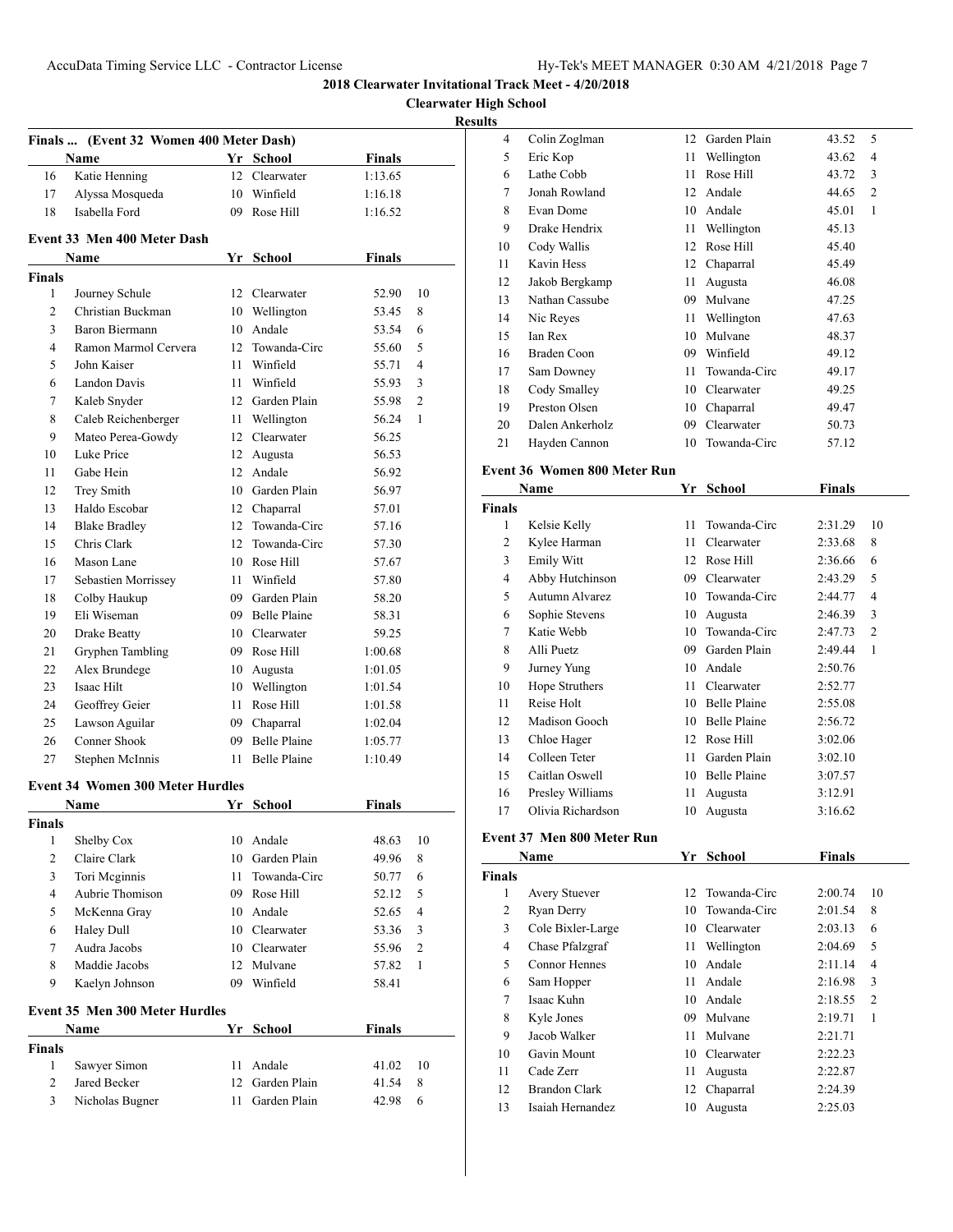**Clearwater High School**

|        | Finals  (Event 37 Men 800 Meter Run) |      |                 |                |
|--------|--------------------------------------|------|-----------------|----------------|
|        | <b>Name</b>                          |      | Yr School       | <b>Finals</b>  |
| 14     | <b>Brice Helton</b>                  | 10   | Augusta         | 2:25.31        |
| 15     | Toby Henning                         |      | 09 Wellington   | 2:28.49        |
| 16     | Colby Haukup                         |      | 09 Garden Plain | 2:28.51        |
| 17     | John Kaiser                          |      | 11 Winfield     | 2:28.58        |
| 18     | Albert Compala                       |      | 09 Winfield     | 2:29.19        |
| 19     | Trey Smith                           |      | 10 Garden Plain | 2:38.67        |
| 20     | Zane Graham                          |      | 11 Clearwater   | 2:39.30        |
| 21     | Justin Novikoff                      |      | 10 Belle Plaine | 2:42.21        |
| 22     | Lawson Aguilar                       |      | 09 Chaparral    | 2:48.33        |
| 23     | Geoffrey Geier                       | 11   | Rose Hill       | 2:49.69        |
|        | <b>Event 38 Women 200 Meter Dash</b> |      |                 |                |
|        | Name                                 |      | Yr School       | <b>Prelims</b> |
|        | <b>Preliminaries</b>                 |      |                 |                |
| 1      | Claire Hallmark                      | 11   | Augusta         | 28.15Q         |
| 2      | Taylor McGlothlin                    |      | 12 Wellington   | 28.26Q         |
| 3      | Mercedes Gassmann                    |      | 12 Garden Plain | 28.53Q         |
| 4      | Kasidee Eck                          |      | 12 Andale       | 28.70O         |
| 5      | McKenna Gray                         |      | 10 Andale       | 28.85q         |
| 6      | Nikole Puetz                         |      | 11 Garden Plain | 29.11q         |
| 7      | Macy Catlin                          |      | 11 Garden Plain | 29.42q         |
| 8      | Jesse Vestering                      |      | 12 Andale       | 29.45          |
| 9      | Hope Evans                           |      | 09 Winfield     | 29.46          |
| 10     | Sadie Daniels                        |      | 11 Clearwater   | 29.51          |
| 11     | Maycee Anderson                      |      | 09 Augusta      | 29.84          |
| 12     | Jordan Young                         |      | 10 Wellington   | 29.91          |
| 13     | <b>Brooke Moeder</b>                 |      | 12 Clearwater   | 30.32          |
| 14     | Camryn Ricke                         | 11 - | Wellington      | 30.36          |
| 15     | <b>Boston Craig</b>                  |      | 10 Towanda-Circ | 30.40          |
| 16     | Faith Exley                          |      | 09 Rose Hill    | 30.49          |
| 17     | Gracie Van Driel                     |      | 11 Rose Hill    | 30.82          |
| 18     | Brianna Crouch                       |      | 09 Towanda-Circ | 30.93          |
| 19     | Sadie Baird                          |      | 10 Clearwater   | 30.97          |
| 20     | Audrey Bebermeyer                    |      | 10 Chaparral    | 31.18          |
| 21     | Gracie Shire                         |      | 09 Winfield     | 31.40          |
| 22     | Shelby Reeder                        |      | 10 Towanda-Circ | 31.86          |
| 23     | Jasmine Trickel                      |      | 10 Chaparral    | 32.12          |
| 24     | Sally Brownlee                       |      | 11 Mulvane      | 32.37          |
| 25     | Chiara Cornicchia                    |      | 12 Mulvane      | 34.03          |
| 26     | <b>Emily Hankins</b>                 | 10   | Mulvane         | 34.58          |
|        | <b>Event 38 Women 200 Meter Dash</b> |      |                 |                |
|        | Name                                 |      | Yr School       | <b>Finals</b>  |
| Finals |                                      |      |                 |                |
| 1      | Kasidee Eck                          |      | 12 Andale       | 26.88<br>10    |

| $\overline{c}$ | Taylor McGlothlin           |    | 12 Wellington   | 28.26O                  | 14             | Jordan Thomas                 | 10 <sub>0</sub> |  |
|----------------|-----------------------------|----|-----------------|-------------------------|----------------|-------------------------------|-----------------|--|
| 3              | Mercedes Gassmann           |    | 12 Garden Plain | 28.53Q                  | 15             | Hunter Lies                   | $12-1$          |  |
| 4              | Kasidee Eck                 |    | 12 Andale       | 28.70Q                  | 16             | Noah Meyer                    | 09 <sub>1</sub> |  |
| 5              | McKenna Gray                |    | 10 Andale       | 28.85q                  | 17             | Quinton Pfaff                 | 11 <sup>7</sup> |  |
| 6              | Nikole Puetz                |    | 11 Garden Plain | 29.11q                  | 18             | Braydon Dunlap                | 11 <sub>1</sub> |  |
| 7              | Macy Catlin                 |    | 11 Garden Plain | 29.42q                  | 19             | Ty Luna                       | 12 <sub>1</sub> |  |
| 8              | Jesse Vestering             |    | 12 Andale       | 29.45                   | 20             | Clint Morgan                  | 10 <sub>1</sub> |  |
| 9              | Hope Evans                  |    | 09 Winfield     | 29.46                   | 21             | Jamie Manning                 | 11 <sup>7</sup> |  |
| 10             | Sadie Daniels               |    | 11 Clearwater   | 29.51                   | 22             | Gryphen Tambling              | 09 I            |  |
| 11             | Maycee Anderson             |    | 09 Augusta      | 29.84                   | 23             | Sebastien Morrissey           | 11 V            |  |
| 12             | Jordan Young                | 10 | Wellington      | 29.91                   | 24             | Eli Wiseman                   | 09 H            |  |
| 13             | <b>Brooke Moeder</b>        |    | 12 Clearwater   | 30.32                   | 25             | Grant Martin                  | 12 <sub>0</sub> |  |
| 14             | Camryn Ricke                | 11 | Wellington      | 30.36                   | 26             | Justin Craig                  | 11 <sup>7</sup> |  |
| 15             | <b>Boston Craig</b>         |    | 10 Towanda-Circ | 30.40                   | 27             | AJ Taylor                     | 10 <sub>l</sub> |  |
| 16             | Faith Exley                 |    | 09 Rose Hill    | 30.49                   |                | Event 39 Men 200 Meter Dash   |                 |  |
| 17             | Gracie Van Driel            |    | 11 Rose Hill    | 30.82                   |                |                               |                 |  |
| 18             | Brianna Crouch              |    | 09 Towanda-Circ | 30.93                   |                | Name                          | $Yr$ :          |  |
| 19             | Sadie Baird                 |    | 10 Clearwater   | 30.97                   | <b>Finals</b>  |                               |                 |  |
| 20             | Audrey Bebermeyer           |    | 10 Chaparral    | 31.18                   | $\mathbf{1}$   | Jayden Price                  | 12 <sup>1</sup> |  |
| 21             | Gracie Shire                |    | 09 Winfield     | 31.40                   | $\overline{2}$ | Landon Davis                  | 11 <sup>7</sup> |  |
| 22             | Shelby Reeder               |    | 10 Towanda-Circ | 31.86                   | $\overline{3}$ | Christian Buckman             | 10 <sup>7</sup> |  |
| 23             | Jasmine Trickel             |    | 10 Chaparral    | 32.12                   | $\overline{4}$ | Jake Landwehr                 | 11 <sup>7</sup> |  |
| 24             | Sally Brownlee              |    | 11 Mulvane      | 32.37                   | 5              | Solomon Bowen                 | $10-7$          |  |
| 25             | Chiara Cornicchia           |    | 12 Mulvane      | 34.03                   | 6              | Michael Ledbetter             | 11 <sup>7</sup> |  |
| 26             | <b>Emily Hankins</b>        |    | 10 Mulvane      | 34.58                   | 7              | <b>Braden Webb</b>            | 11 <sup>1</sup> |  |
|                |                             |    |                 |                         |                | Event 40 Women 3200 Meter Run |                 |  |
|                | ent 38 Women 200 Meter Dash |    |                 |                         |                | Name                          | $Yr$ !          |  |
|                | Name                        |    | Yr School       | <b>Finals</b>           | <b>Finals</b>  |                               |                 |  |
| ials           |                             |    |                 |                         | $\mathbf{1}$   | Aimee Davis                   | 10 <sub>0</sub> |  |
| $\mathbf{1}$   | Kasidee Eck                 |    | 12 Andale       | 26.88<br>10             | $\overline{2}$ | Bri Hulse                     | 12 <sup>7</sup> |  |
| 2              | Taylor McGlothlin           | 12 | Wellington      | 8<br>27.19              | 3              | Emma Willour                  | $10-1$          |  |
| 3              | Claire Hallmark             |    | 11 Augusta      | 6<br>27.34              | $\overline{4}$ | Kristen Horyna                | $12-1$          |  |
| 4              | Mercedes Gassmann           |    | 12 Garden Plain | 27.72<br>5              | 5              | Grace Garrison                | 12 <sub>0</sub> |  |
| 5              | McKenna Gray                |    | 10 Andale       | 28.03<br>$\overline{4}$ | 6              | Elly Bertholf                 | 09 <sup>7</sup> |  |
| 6              | Nikole Puetz                |    | 11 Garden Plain | 28.46<br>3              | $\tau$         | Becca Smith                   | 11 <sup>7</sup> |  |
| 7              | Macy Catlin                 |    | 11 Garden Plain | 2<br>29.29              | 8              | Alyssa Williamson             | 12 <sub>1</sub> |  |
|                |                             |    |                 |                         | 9              | Reagan Berlin                 | 11 <sup>7</sup> |  |
|                |                             |    |                 |                         | 10             | Nathali Mendoza               | 10 <sub>0</sub> |  |
|                |                             |    |                 |                         |                |                               |                 |  |
|                |                             |    |                 |                         |                |                               |                 |  |

|                | Event 39 Men 200 Meter Dash |                 |                     |                |  |  |
|----------------|-----------------------------|-----------------|---------------------|----------------|--|--|
|                | Name                        |                 | Yr School           | <b>Prelims</b> |  |  |
|                | <b>Preliminaries</b>        |                 |                     |                |  |  |
| 1              | Jayden Price                | 12              | Mulvane             | 24.20Q         |  |  |
| $\overline{c}$ | Landon Davis                | 11              | Winfield            | 24.27Q         |  |  |
| 3              | Christian Buckman           |                 | 10 Wellington       | 24.50Q         |  |  |
| 4              | Michael Ledbetter           |                 | 11 Wellington       | 25.42Q         |  |  |
| 5              | Solomon Bowen               | 10              | Towanda-Circ        | 25.57Q         |  |  |
| 6              | Jake Landwehr               | 11.             | Garden Plain        | 24.83q         |  |  |
| 7              | Braden Webb                 | 11              | Mulvane             | 25.27q         |  |  |
| 8              | Luke Graf                   | 11              | Andale              | 25.34          |  |  |
| 9              | Cole Henderson              | 11              | Andale              | 25.38          |  |  |
| 10             | Levi Macy                   |                 | 12 Clearwater       | 25.49          |  |  |
| 11             | Jake Burke                  | 11.             | Chaparral           | 25.67          |  |  |
| 12             | Kaleb Snyder                | 12 <sup>1</sup> | Garden Plain        | 25.74          |  |  |
| 13             | <b>Travis Jones</b>         | 11              | Rose Hill           | 25.77          |  |  |
| 14             | Jordan Thomas               | 10              | Garden Plain        | 25.90          |  |  |
| 15             | Hunter Lies                 |                 | 12 Towanda-Circ     | 25.91          |  |  |
| 16             | Noah Meyer                  |                 | 09 Andale           | 26.06          |  |  |
| 17             | <b>Quinton Pfaff</b>        | 11 -            | Chaparral           | 26.39          |  |  |
| 18             | Braydon Dunlap              | 11              | Mulvane             | 26.50          |  |  |
| 19             | Ty Luna                     | 12              | Augusta             | 26.50          |  |  |
| 20             | Clint Morgan                | 10              | <b>Belle Plaine</b> | 26.51          |  |  |
| 21             | Jamie Manning               | 11              | Chaparral           | 26.62          |  |  |
| 22             | Gryphen Tambling            |                 | 09 Rose Hill        | 26.62          |  |  |
| 23             | Sebastien Morrissey         | 11              | Winfield            | 27.05          |  |  |
| 24             | Eli Wiseman                 |                 | 09 Belle Plaine     | 27.17          |  |  |
| 25             | <b>Grant Martin</b>         | 12 <sup>1</sup> | Clearwater          | 27.51          |  |  |
| 26             | Justin Craig                | 11              | Clearwater          | 27.52          |  |  |
| 27             | AJ Taylor                   | 10              | Rose Hill           | 27.77          |  |  |
|                | Event 39 Men 200 Meter Dash |                 |                     |                |  |  |

| <b>Finals</b><br>School<br>Name<br>Yr |                   |    |                 |       |               |
|---------------------------------------|-------------------|----|-----------------|-------|---------------|
| inals                                 |                   |    |                 |       |               |
|                                       | Jayden Price      |    | 12 Mulvane      | 23.21 | 10            |
|                                       | Landon Davis      | 11 | Winfield        | 23.28 | 8             |
| 3                                     | Christian Buckman | 10 | Wellington      | 23.79 | 6             |
| 4                                     | Jake Landwehr     |    | 11 Garden Plain | 24.11 | 5             |
| 5                                     | Solomon Bowen     |    | 10 Towanda-Circ | 24.27 | 4             |
| 6                                     | Michael Ledbetter | 11 | Wellington      | 24.41 | 3             |
|                                       | Braden Webb       |    | Mulvane         | 24.64 | $\mathcal{P}$ |

| <b>Finals</b><br><b>School</b><br>Name<br>Yr |                   |     |                 |          |                |  |
|----------------------------------------------|-------------------|-----|-----------------|----------|----------------|--|
| 'inals                                       |                   |     |                 |          |                |  |
|                                              | Aimee Davis       |     | 10 Clearwater   | 11:43.27 | 10             |  |
| 2                                            | Bri Hulse         |     | 12 Winfield     | 12:24.50 | 8              |  |
| 3                                            | Emma Willour      |     | 10 Towanda-Circ | 12:44.44 | 6              |  |
| 4                                            | Kristen Horyna    |     | 12 Towanda-Circ | 12:49.98 | 5              |  |
| 5                                            | Grace Garrison    |     | 12 Clearwater   | 13:00.95 | 4              |  |
| 6                                            | Elly Bertholf     | 09  | Winfield        | 14:00.49 | 3              |  |
| 7                                            | Becca Smith       | 11. | Garden Plain    | 14:49.31 | $\overline{2}$ |  |
| 8                                            | Alyssa Williamson |     | 12 Rose Hill    | 14:56.30 | 1              |  |
| 9                                            | Reagan Berlin     | 11. | Clearwater      | 16:20.75 |                |  |
| 10                                           | Nathali Mendoza   | 10  | Chaparral       | 17:42.07 |                |  |